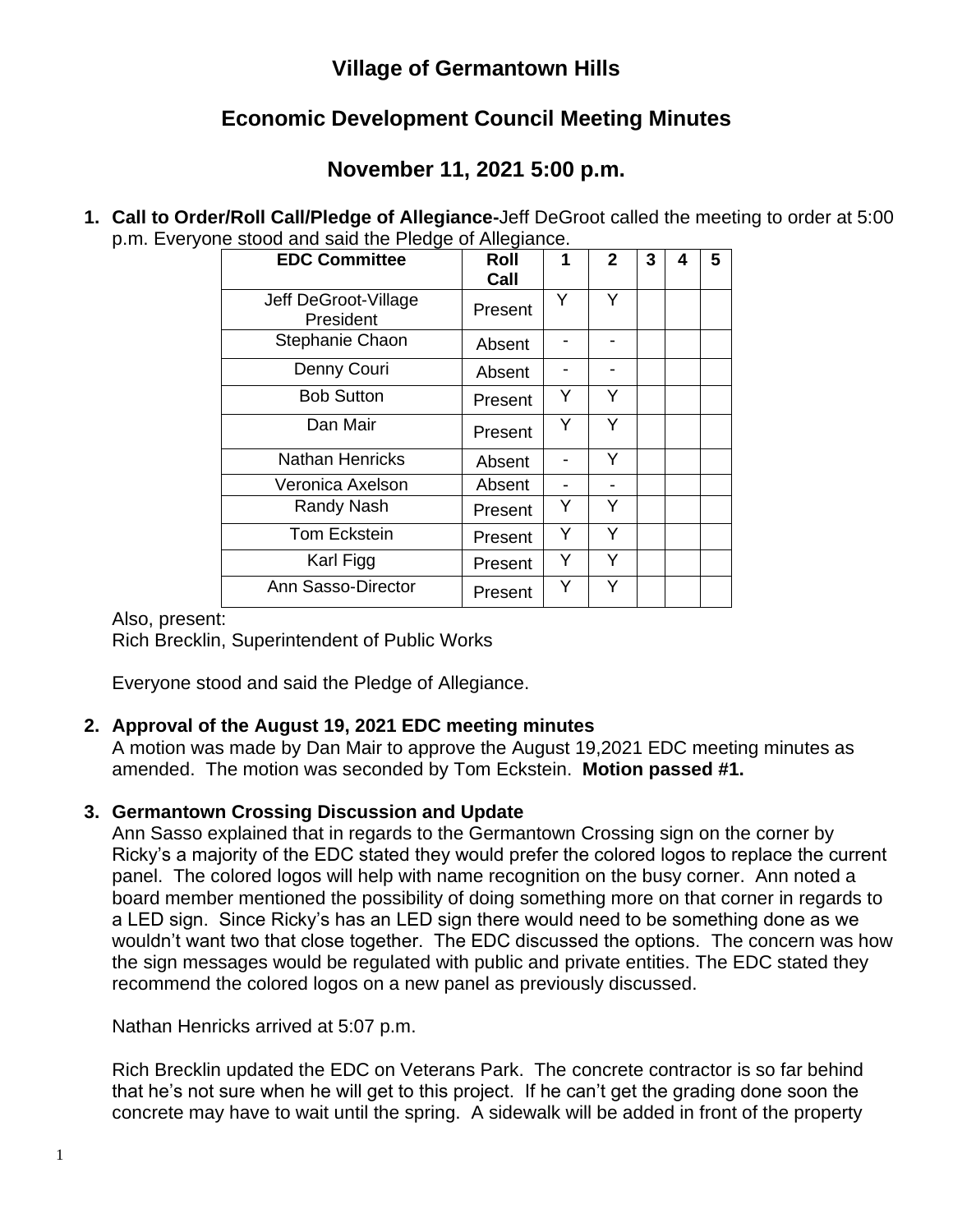that will connect to a walkway behind Paul Herzog's building that will eventually connect to the library sidewalk over to Anker Lane.

Ann Sasso noted she and Rich Brecklin had met with IDOT about a vegetation permit in order to remove some bushes and trees in front of the Germantown Crossing pylon sign. Ann is waiting to hear back from IDOT.

Ann Sasso noted there's going to be a feather flag discussion with the Planning Commission. Tamra Watts from the Liquor Shoppe is requesting to be able to have feather flags up all of the time instead of 6 times a year for 20 days for each permit. Ann Sasso noted this was looked at by the Planning Commission years ago and recommended to the village board in 2018. At the time, the concerns were that we didn't want feather flags to be put up all over the place to make things look cluttered and if it was up all of the time it would be considered a permanent sign. The EDC discussed. The concern is what if every business wants to put them up. Ann noted the owner of the property is the one that gives the permission and his concern was if it would create a safety issue on the sidewalk. There were also concerns of how the flags would be displayed, as the flags being in buckets may not fit with what we want the shopping center to look like.

There will be a Business Community Improvement Grant request at the next meeting for a new sign for the First Build & Associates building. A question came up about whether or not striping of a parking lot could be included. The EDC discussed and agreed it could be included.

**4. EDC Chairman/Director/Village President Reports-**Ann Sasso reported two salons and one restaurant in Germantown Hills applied for the Back to Business Grants but the awards haven't been made yet. We are still waiting on the specific plans to see what our next steps are on the cell tower possibility. There's been some interest in the 26 acres parcel along Fandel Road for a possible small subdivision. Ann noted she had met with the Michael's Run for Life representatives for a tourism grant. We are looking at submitting a grant request for the 2022 and the 2023 event. With 2023 being the  $10<sup>th</sup>$  Anniversary we are looking at adding some other events. If anyone has any ideas, please share them so they can be considered for the event. A bouncy house was suggested.

#### **5. Germantown Hills Chamber of Commerce update**

This Community Prayer Breakfast had a great turnout and everything went very well. The village is sponsoring the next Chamber meeting on November  $18<sup>th</sup>$  at Kouris at 8:00 a.m. Everyone is welcome to attend.

**6. School Updates and MTCO Update**-Dan Mair stated Justin Krager a School District Board member was in attendance. Dan reported the school board approved a tentative tax levy at their meeting on Monday. Dan reviewed the levy calculation, rates and proposed levy extensions. Dan noted he is proud of the board that they are following through with their commitments in abating.

Dan Mair shared where the school is at in regards to the EAV, levy extensions, tax rates, operating expense per pupil and overall rank with other districts. Germantown Hills Elementary is ranked  $67<sup>th</sup>$  out of 2,568 elementary school in Illinois. (Top 3%) Germantown Hills Middle School is ranked 75<sup>th</sup> out of 1,788 middle/junior schools in Illinois. (Top 5%)